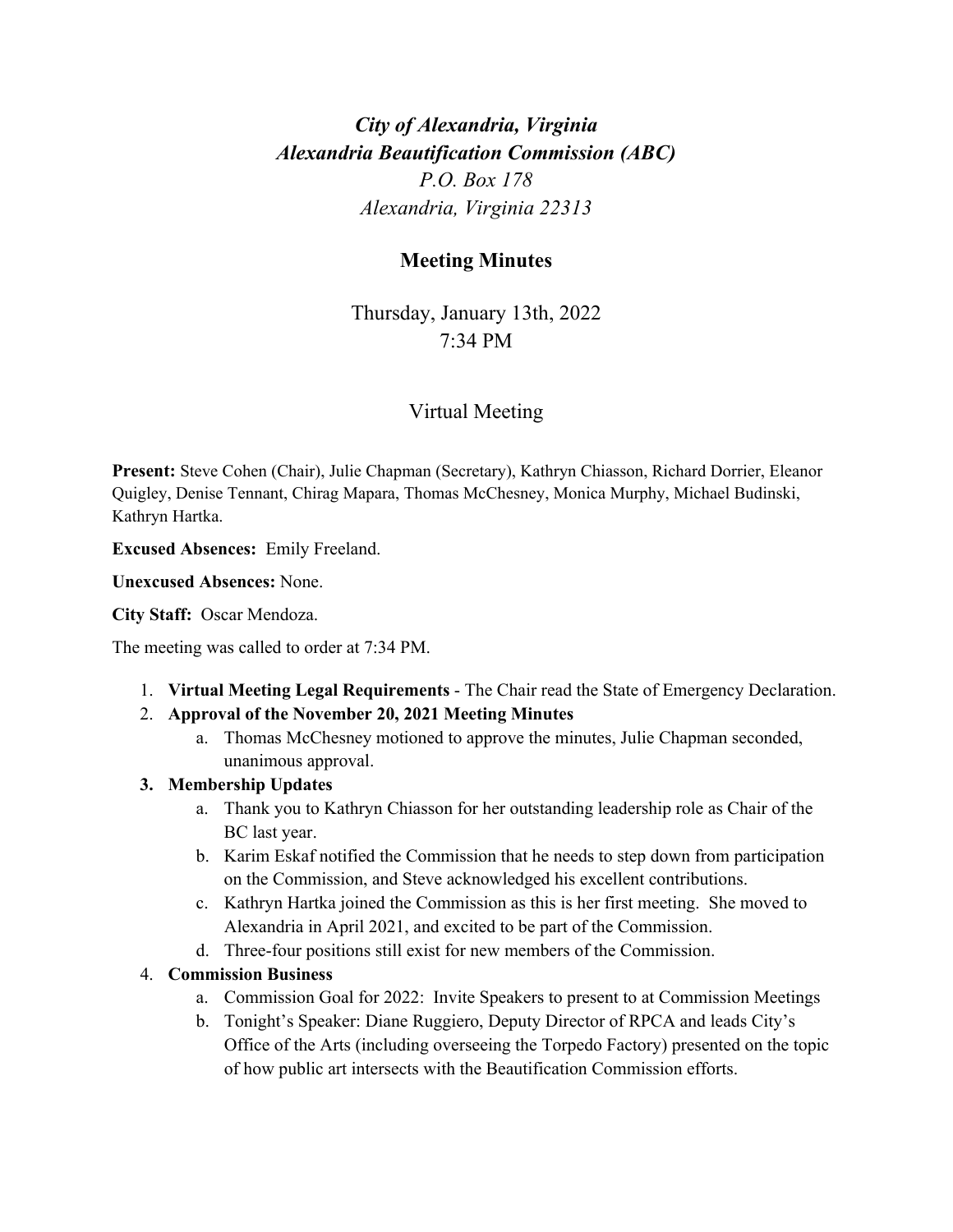i. The Office of the Arts conducts an annual planning process and develops the Public Art Implementation Plan and Policy which can be found online at [www.alexandriava.gov.](http://www.alexandriava.gov/) Every five years, the City conducts an assessment of artwork condition and plans for necessary refurbishments. The City Commission of the Arts is a 16 Member Commission who works closely with the Office of the Arts.

#### ii. Four ways public art happens in the City:

- 1. City Commissions Public Art: City conducts an annual planning process that looks ahead 3 years and searches City-wide for possible candidates. The annual budget is \$250,000, and this includes permanent and temporary public art projects. Each project has an unique task force that oversees all aspects of the process from goal setting, to artist selection, concept design, installation, etc.
- 2. Public Art in Private Development: Provisions exist for new developments to provide public art on site. In some instances the developer provides payment in lieu which goes into a public art fund for permanent art works, and the City keeps the funds in the small area where the development exists.
- 3. Community Initiated Public Spaces: The City has provisions and processes in place to address and act on ideas presented to the City. Ex: VA Tech students tagged trees up and down Prince Street.
- 4. Community Initiated Projects on Private Spaces: An example are the recent murals initiated by local businesses. Murals are no longer considered signage, and the City works with area businesses to ensure they adhere to City standards.

#### iii. Recent Public Projects

- 1. *Confluent Threads* at Burke Branch Library by Project One Studio a. <https://apps.alexandriava.gov/Calendar/Detail.aspx?si=37993>
- 2. *Flock* by Christina Fletcher at Holmes Run Trail
	- a. [https://thezebra.org/2021/04/05/walking-in-a-woodland](https://thezebra.org/2021/04/05/walking-in-a-woodland-wonderland/)[wonderland/](https://thezebra.org/2021/04/05/walking-in-a-woodland-wonderland/)
- 3. *Site See: New Views* temporary installations at Waterfront Park a. <https://www.visitalexandriava.com/public-art/>
- 4. Public Art Residency with Alex Renew and artist sTo Len
	- a. [https://www.alexandriava.gov/recreation/arts/info/default.asp](https://www.alexandriava.gov/recreation/arts/info/default.aspx?id=107187) [x?id=107187](https://www.alexandriava.gov/recreation/arts/info/default.aspx?id=107187)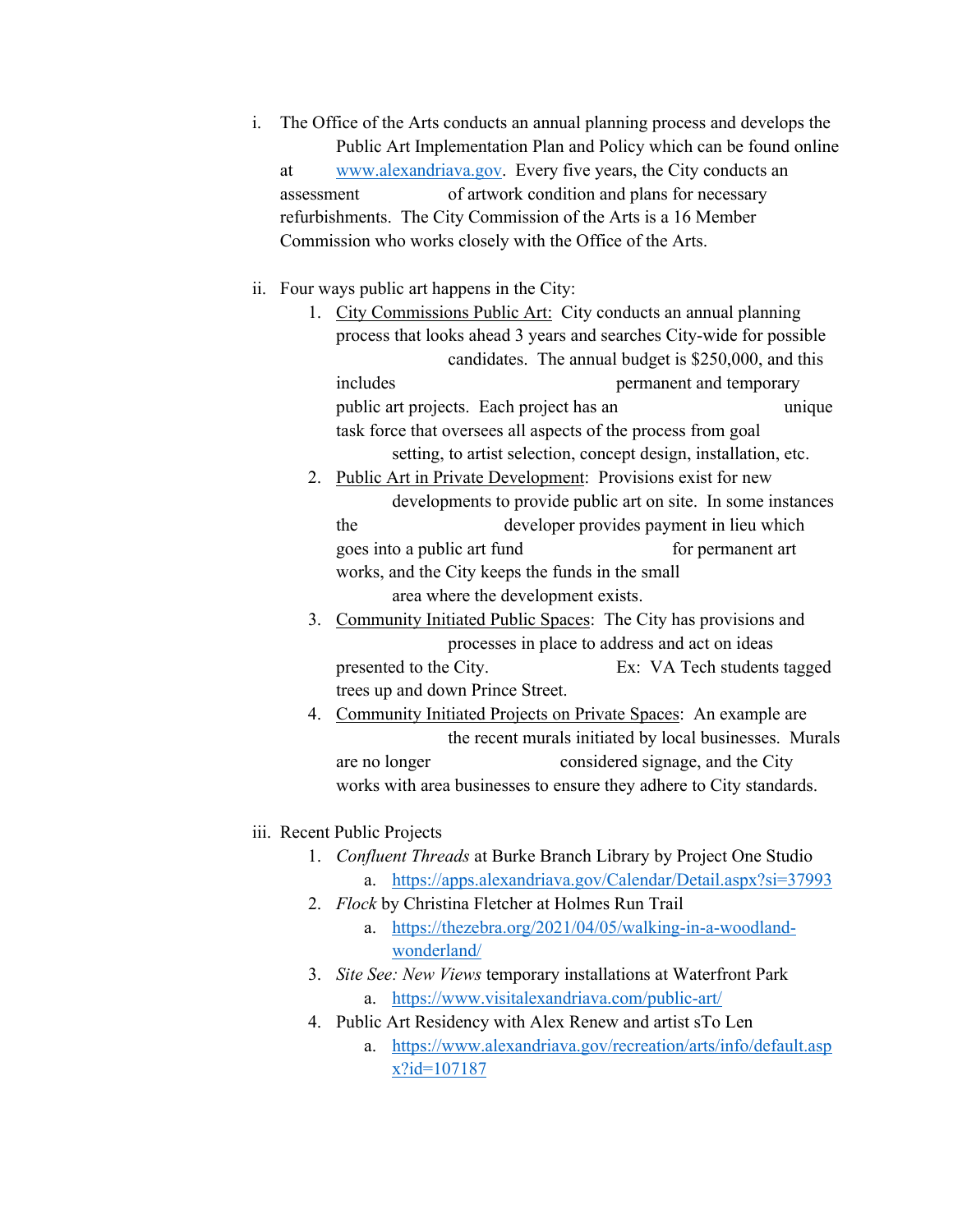- iv. Recent Private Development Project
	- 1. *Plinth* by Tom Fruin;
		- a. <https://www.youtube.com/watch?v=X317G4BnyqQ>
	- 2. *Roundel* by Joe O'Connell and Creative Machines
		- a. <https://www.creativemachines.com/our-story>
	- 3. *The Event* by David Smedley
		- a. [https://sarahrosepr.com/wp](https://sarahrosepr.com/wp-content/uploads/2020/11/073_NorthernVirginia.pdf)[content/uploads/2020/11/073\\_NorthernVirginia.pdf](https://sarahrosepr.com/wp-content/uploads/2020/11/073_NorthernVirginia.pdf)
	- 4. *Last Summer* by Alma Selimovic
		- a. [https://www.alxnow.com/2019/11/19/three-pieces-of-public](https://www.alxnow.com/2019/11/19/three-pieces-of-public-art-debut-at-incoming-west-end-apartment-complex/)[art-debut-at-incoming-west-end-apartment-complex/](https://www.alxnow.com/2019/11/19/three-pieces-of-public-art-debut-at-incoming-west-end-apartment-complex/)
	- 5. *En Pointe* by Harry McDaniel
		- a. <https://www.harrymcdaniel.com/works/EnPointe.html>
- v. Upcoming Public Projects
	- 1. Beatrice Coron at Colasanto Spray Park
		- a. [https://www.alexandriava.gov/recreation/info/default.aspx?id](https://www.alexandriava.gov/recreation/info/default.aspx?id=124101)  $=124101$
	- 2. Eto Otitigbe at Wilkes Street Park
		- a. [https://www.alexandriava.gov/recreation/info/default.aspx?id](https://www.alexandriava.gov/recreation/info/default.aspx?id=120405)  $=120405$
	- 3. R&R Studio at Waterfront Park
		- a. [https://alexandrialivingmagazine.com/lifestyle/new](https://alexandrialivingmagazine.com/lifestyle/new-waterfront-park-art-randr-studios-i-love-you-2022/)[waterfront-park-art-randr-studios-i-love-you-2022/](https://alexandrialivingmagazine.com/lifestyle/new-waterfront-park-art-randr-studios-i-love-you-2022/)
- vi. 'Steve put forth the idea of using art images in beautification projects. Dianne recommended that the BC bring forth ideas that make sense for beautification projects, and the City of the Arts will add it to their list for review. Public art can only happen on City property, not private property.

# **5. Subcommittee Updates**

- a. Awards and Outreach
	- i. Timeline
		- 1. Slight delay in notifying public, but information is due to go out beginning 1/14/22.
	- ii. Three Award Cycle Plan
		- 1. January-March: Architecture; all Commission members expected to submit one nomination for a City property for work done in the past five years; can be residential, commercial, historic preservation; big/small; aim for geographic diversity. Emily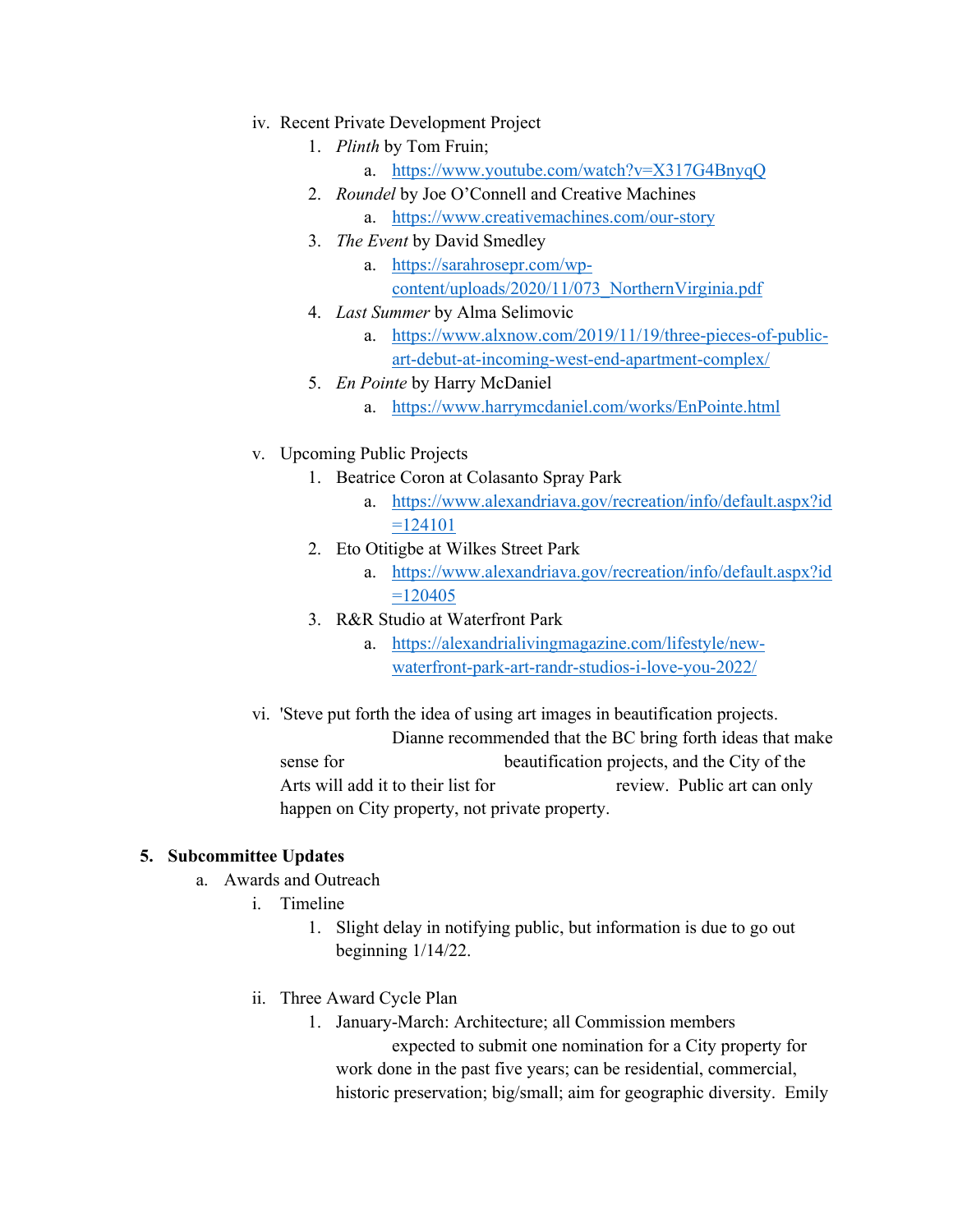(architect) will draft suggested language about what type of things we should look for with regard to nominations, and this information will be sent soon to all BC members.

- 2. April-June: Residential
- 3. October-December: Community

### iii. Proposed Architecture Awards Calendar

- 1. January 4: Nominations Open
- 2. January 20: Nominations Closes
- 3. January 21: Voting Begins
- 4. February 6: Voting Closes
- 5. February 7: Votes Are Tabulated
- 6. February 8: Sub-committee Reviews
- 7. February 10: Full Commission Approves Slate
- 8. March (date): Winners Notified
- b. Sustainable Landscaping Sub-Committee
	- i. Training Development
		- 1. The subcommittee is creating a training program (to include a power point presentation) for Bright View to teach workers and others about native plants.
	- ii. New Gateway Signage Possible in 2022
		- 1. The City has initiated a process for replacing new signs at gateways. This could impact landscaping around gateways, and we may
			- need to play a role in this process. The City has also done additional plantings around the gateways.
- c. Vacant Lots
	- i. No updates as Sub Committee hasn't been able to meet.

# 6. **New Commission Business**

- a. Definition of Commission Success
	- i. Steve opened a discussion for how the Commission could define its goals for 2022. Steve asked that subcommittees discuss quantitative/qualitative goals for 2022 and present ideas at the next Commission meeting.
	- ii. Thomas suggested that each subcommittee also restate their Committee's overall objective in addition to providing goals. All agreed.
- b. Commission Communication
	- i. Steve asked the BC to explore opportunities for public communication via public channels such as Instagram, Facebook, events, etc. Steve suggests